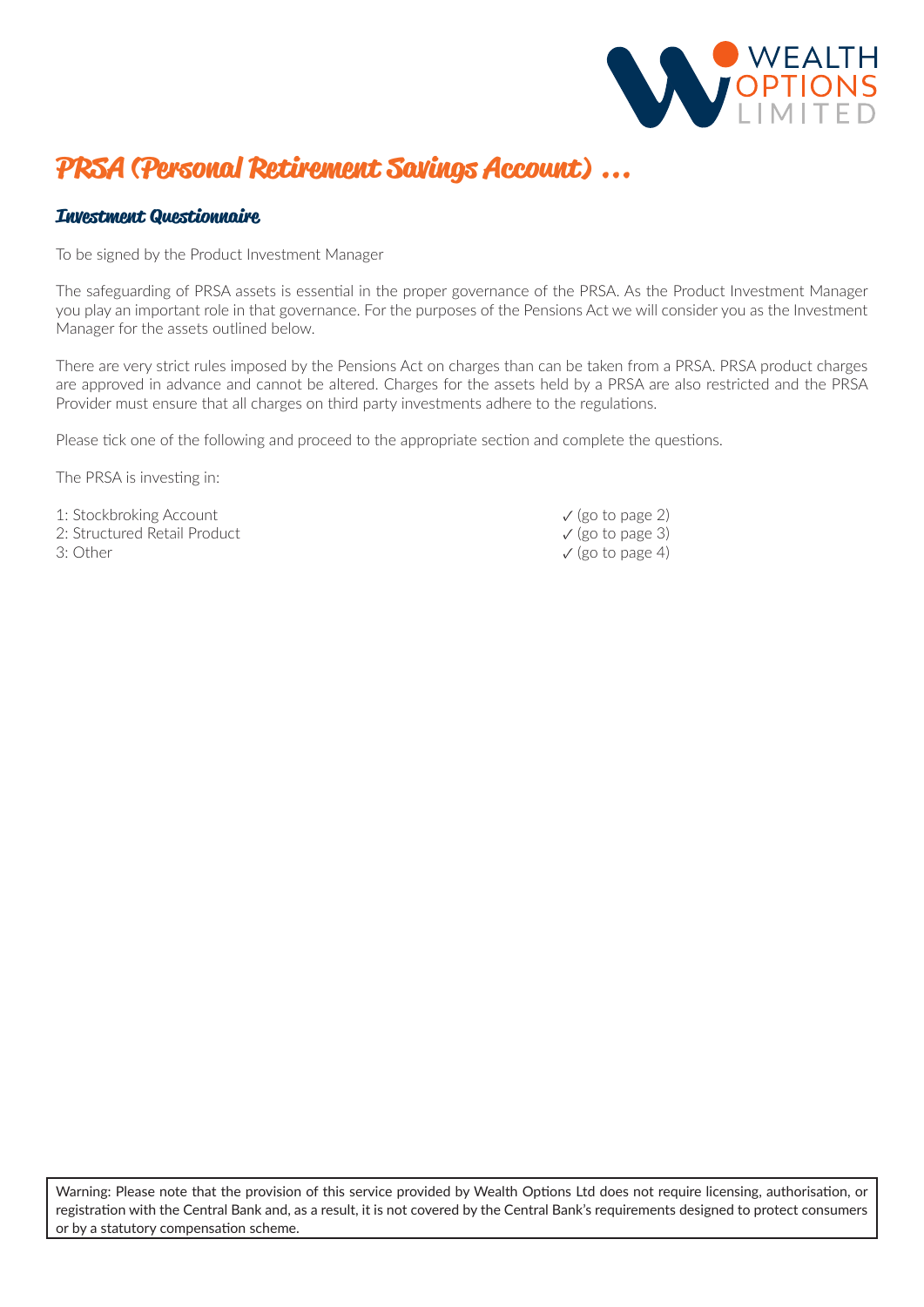# **1. Stockbroking Accounts ...**

| <b>Stockbroking Details</b>         |                   |
|-------------------------------------|-------------------|
| Name of Stockbroker:                |                   |
| Address of Stockbroker:             |                   |
| Contact Name in Stockbroker:        | Telephone Number: |
| Regulatory Status and Jurisdiction: |                   |

### Information to be confirmed by the Stockbroker (tick where appropriate)

| Are you able to open the account in the name of the PRSA?                                    | Yes  | No. |
|----------------------------------------------------------------------------------------------|------|-----|
| Will you allow CFDs?                                                                         | Yes  | No  |
| If yes will this be restricted to the value of the account?                                  | Yes  | No. |
| Will you provide Wealth Options with explicit charging structure in advance of investing?    | Yes. | No. |
| Will you ensure the all funds from the account are only released to the Wealth Options PRSA? | Yes: | No. |
| Will you take instruction from Wealth Options to close the account upon request?             |      | No  |
| Will you ensure that no funds are paid directly to the PRSA Contributor?                     | Yρς  | No  |

### Declaration

I/We confirm that

1: No fixed charges apply to any of the investments above

- 2: No hurdle/performance fees are allowed
- 3: Quarterly valuations will be provided to Wealth Options and more frequently upon request.

4: Only disclosed fees can be deducted as agreed with Wealth Options.

| Signature Required Signed 1 |          | Date: $D$ $D$ / $M$ $M$ / $Y$ $Y$ $Y$ |
|-----------------------------|----------|---------------------------------------|
|                             | Capacity |                                       |

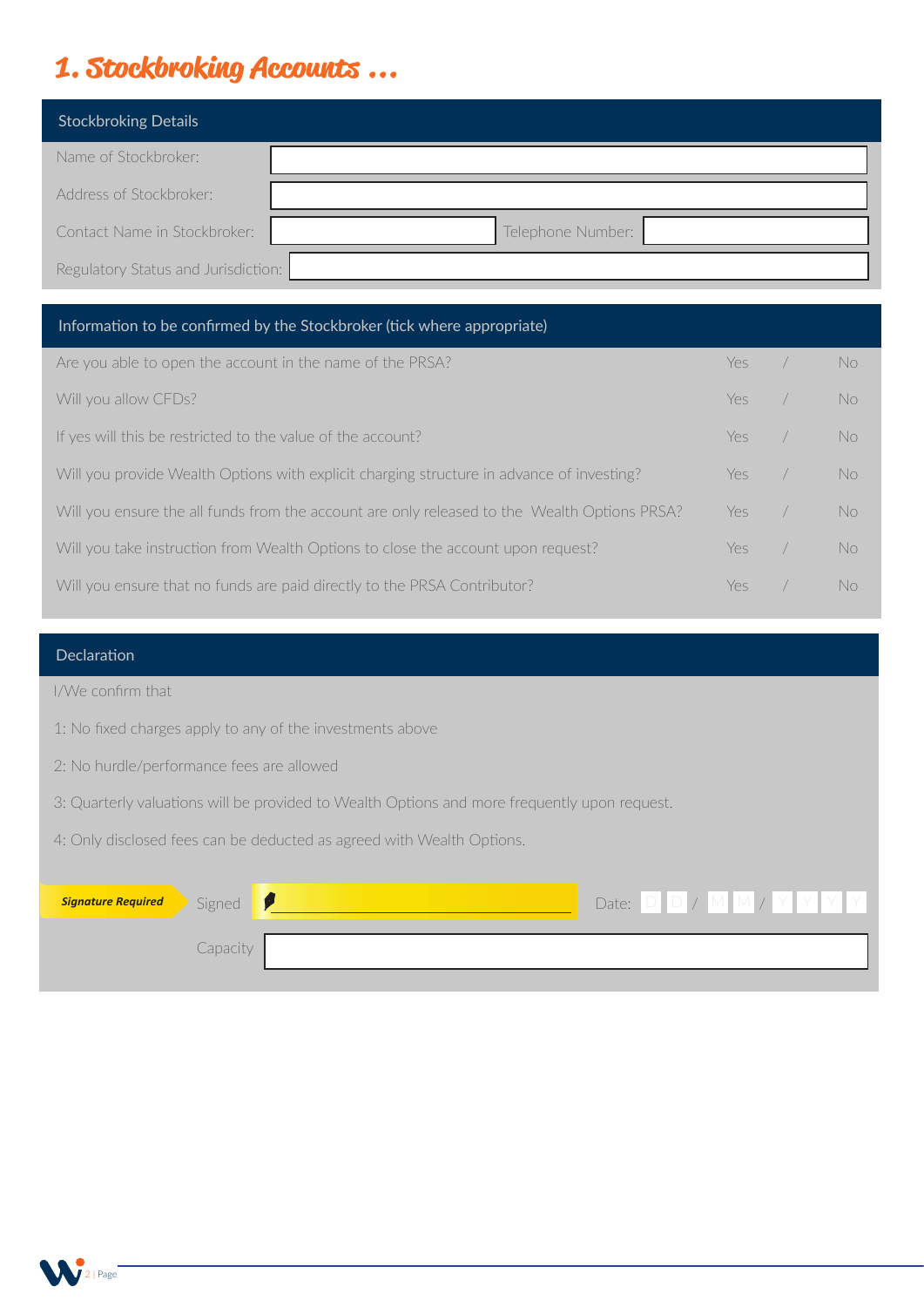# **2. Structured Retail Product ...**

| <b>Structured Retail Product Details</b> |                   |
|------------------------------------------|-------------------|
| Name of Product:                         |                   |
| Product Provider:                        |                   |
| Contact Name in Product Provider:        | Telephone Number: |
| Address of Product Provider:             |                   |
| Regulatory Status and Jurisdiction:      |                   |
| Term of Product                          |                   |
| Detailed Charges:                        |                   |

**Please submit all investment documentation**

| Declaration                                                                                  |  |  |
|----------------------------------------------------------------------------------------------|--|--|
| I/We confirm that                                                                            |  |  |
| 1: No fixed charges apply to the Structured Retail Product.                                  |  |  |
| 2: No hurdle/performance fees are allowed.                                                   |  |  |
| 3: Quarterly valuations will be provided to Wealth Options and more frequently upon request. |  |  |
| 4: Only disclosed fees can be deducted as agreed with Wealth Options.                        |  |  |
| 5. We confirm that no funds will be paid directly to the PRSA Contributor.                   |  |  |
|                                                                                              |  |  |
| Date: $D$ $D$ $\gamma$ $M$ $M$ $\gamma$ $Y$ $Y$ $Y$<br><b>Signature Required</b><br>Signed   |  |  |
| Capacity                                                                                     |  |  |